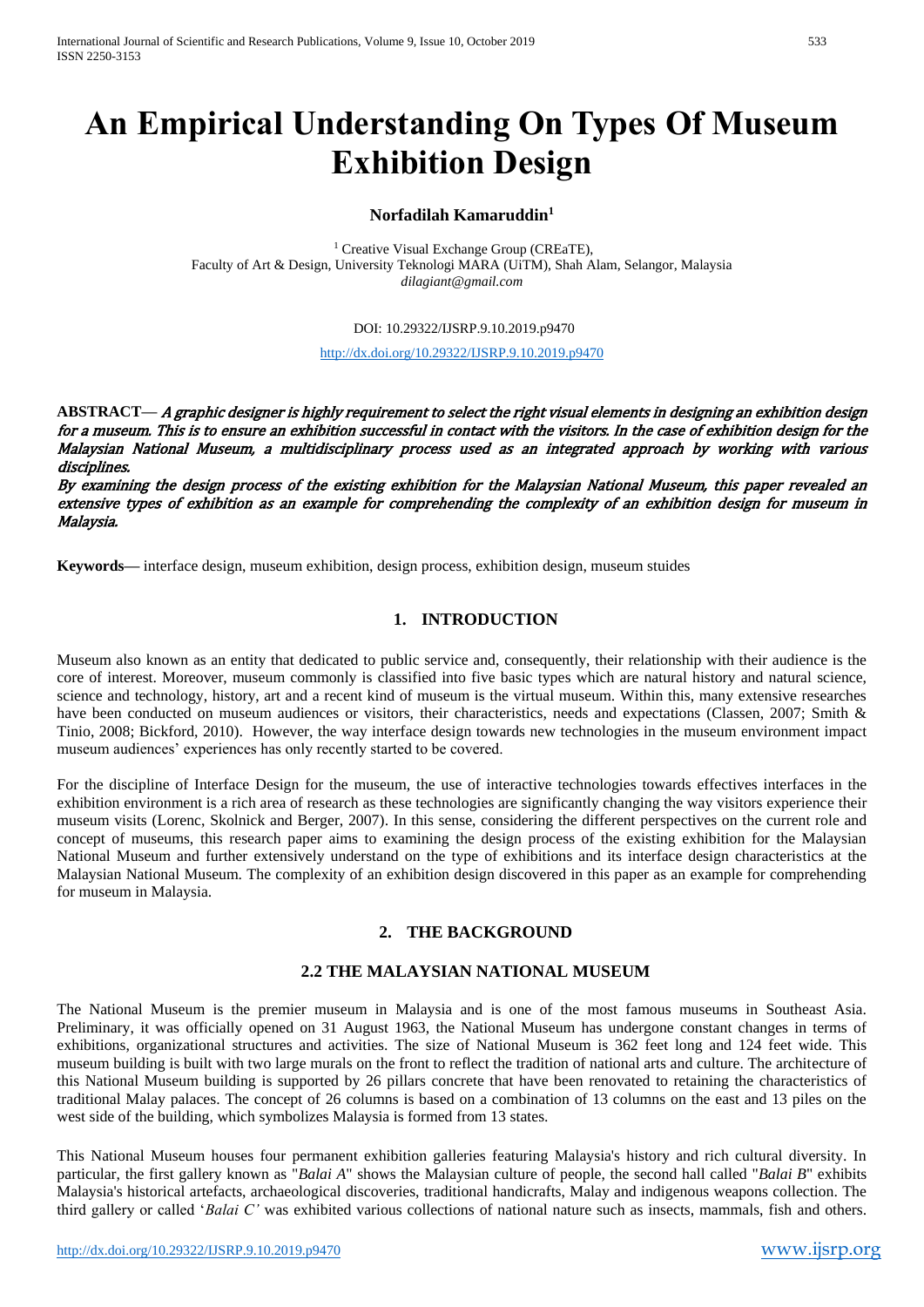Beside '*Balai C'* is the forth hall called *'Balai D*' which showcases materials that related to the Malaysian's economic activities such as industry commercial and public transport. Meanwhile, the centre piece of the National Museum is used as a place to hold a temporary exhibition. Figure 1 shows the floor plan of the gallery at Malaysian National Museum.



**Figure 1:** The floor plan of four galleries at the Malaysia National Museum

# **2.3 TYPES OF MUSEUM EXHIBITION DESIGN**

According to Lorenc, Skolnick and Berger (2007), exhibition design is an environment that communicates the content through medium of graphic design. Moreover, Demir (2009) has added that exhibition design as a new branch to its design categories. This new branch has many types and it is can be varied from public centres, visitor centres, institutional centres, trade shows, parks and heritage centres, art galleries, showrooms, traveling exhibitions to museums.

On the other hand, peoples are normally recognized the term of museum as a place or a building that stores old materials. But this traditional view moreover has been increasingly growing as the UNESCO through a professional body called ICOM (International Council of Museums Members) has given a new definition for the museum. Accordingly, the museum has been defined as a permanent and non-profit institution, in which it is always open to the public for the purpose of research and education.

As an educational exhibition purpose, the museum visitor to an exhibition is free to wander through an environment rich in sensory stimulation, where attention to one object or message may compete with another (Bitgood & Patterson,1993). And as we all know that the traditional functions of the museum are including an activity such as collecting, researching, translating, documenting, preserving, and exhibiting. Nevertheless, as technology rapidly changing, the role of the museum has changed considerably. Moreover, museum concept also changed from Object Oriented (which focusing more on services pleasure) to Information Delivery (concentrating on enjoyment and edutainment). Figure 2 shows the changes from Object Oriented to Information Delivery.



**Figure 2:** The changes role of museum from Object Oriented to Information Content Delivery.

One of the main functions of a museum is organizing and displaying the selected items into a meaningful story (Neal, 1987). Towards this role, museums also have been eager to innovate in the application of digital technology to the display of museum content with the aim of enhancing visitor experience (Tallon & Walker, 2008). As Hooper-Greenhill (1994) stated that museum through an exhibition design must communicate a statement with the audience and transmit the information

technologically, so museums must find ways of presentation collections of museums. So, the vital role of the exhibition designer is to focus on the story of the exhibition. The secondary focus, Erkmen (2004) points will be on using the space, displays, materials and the harmony of the design elements with these. Hence, the understanding of an exhibition as an interface design of the collections content is highly required by all parties involved at the museum.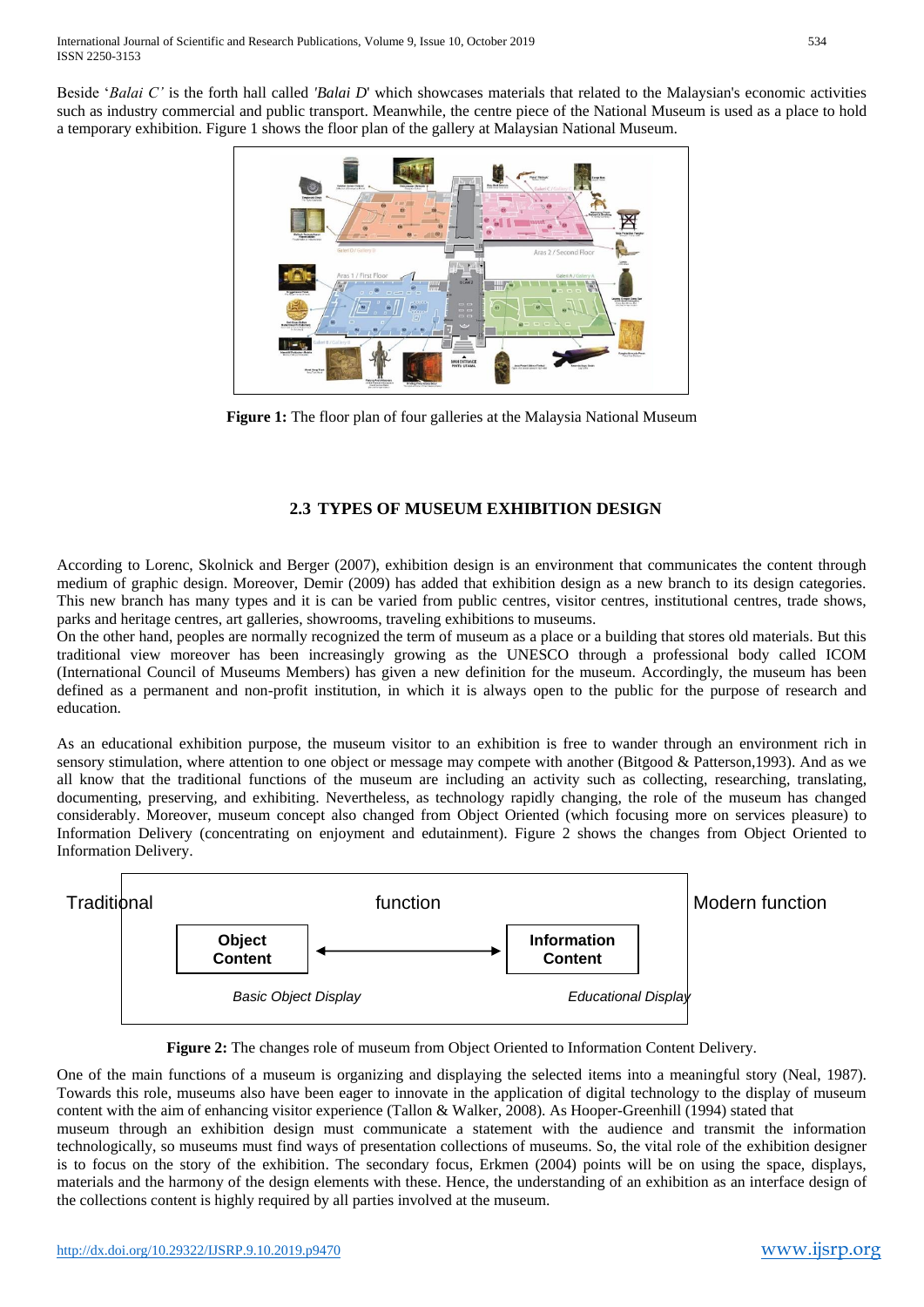Talking about an interface design of museum exhibition, the appearance or display between the visitor and the museum exhibition is called interface design. In this sense, the exhibition works as a medium with an effective interface for the collections, depots and research. Thus, a visit to an exhibition counts as a good use of leisure time, and some exhibitions are almost overrun with visitors. In relation, interface design of an exhibition at the museum are divided into four namely presentation interface, conversation interface, navigation interface and explanation interface. Within this understanding, for museum exhibition, a broad literature established there are four common types namely permanent exhibition, chamber exhibition, temporary exhibition and travelling exhibition. All these types are based on duration of time be exhibit, space involved and scope of exhibition. The summary of it as per shows in Table 1 below.

|                           | <b>Permanent exhibition</b>                                                                                                                                                                   | <b>Chamber exhibition</b>                                                                                    | <b>Temporary</b><br>exhibitions                                                                                                                                                                                                      | <b>Travelling</b><br>exhibitions                                                                                                                                                 |
|---------------------------|-----------------------------------------------------------------------------------------------------------------------------------------------------------------------------------------------|--------------------------------------------------------------------------------------------------------------|--------------------------------------------------------------------------------------------------------------------------------------------------------------------------------------------------------------------------------------|----------------------------------------------------------------------------------------------------------------------------------------------------------------------------------|
| <b>Duration</b><br>Time   | It may stand for 20-30<br>years                                                                                                                                                               | A small-scale display<br>that is open for a<br>short time period such<br>as a few hours,<br>a day or a week. | Which last for a<br>few weeks or<br>months.<br>(The duration<br>depends on the<br>availability of the<br>works on loan,<br><i>the number of</i><br>potential visitors,<br>the schedule of<br>the exhibition<br><i>facility etc.)</i> | A two-day exhibition<br>They can be on loan<br>at a venue for years,<br>or else be open for a<br>month at each venue.                                                            |
| <b>Space and</b><br>scope | Museum staff generally<br>consider an exhibition<br>outdated after five to ten<br>years. Nevertheless,<br>financial reasons<br>sometimes keep<br>permanent exhibitions in<br>place for years. | Such exhibitions are<br>organised for<br>conferences, trade<br>shows or festivals                            |                                                                                                                                                                                                                                      | They are like<br>franchises: content<br>and form is more or<br>less constant, but<br>items from the<br>museums that<br>temporarily house<br>them may be added<br>to the display. |

In this article, the exhibit unit (display) is defined as a combination of two factors: exhibit components, and the configuration or relationships among these components. Figure 3 illustrates these two factors comprising an exhibit unit. An exhibit unit is made up of one or more of the following components: (1) exhibit objects; (2) a communication media (presentation) and (3) text information to be communicated (it is involving the use of language). Therefore, all of these three components are not necessarily having to be included in all exhibition. For example, some exhibits include only media and text information (e.g., an exhibition through interactive computer).



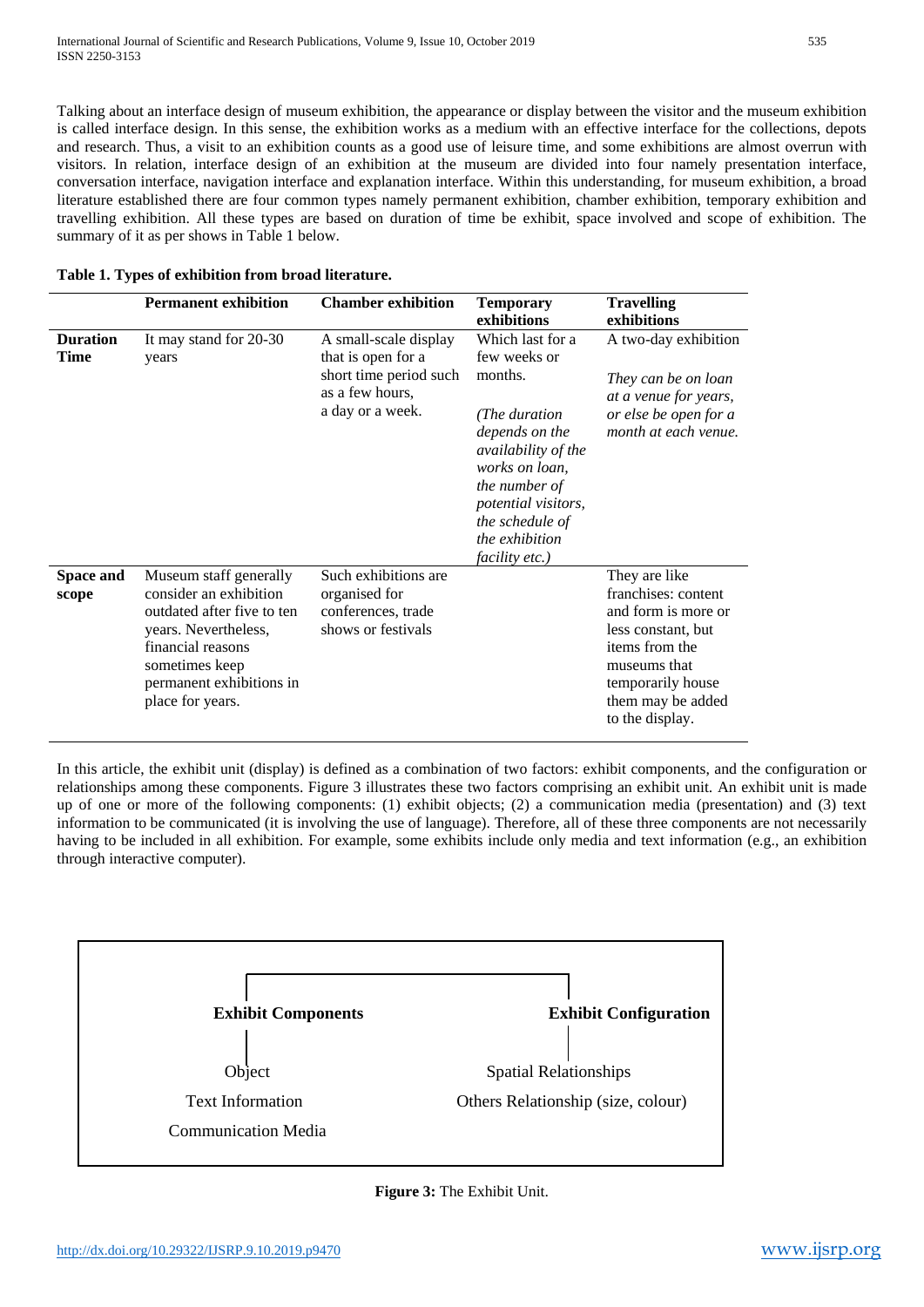Exhibit objects might comprise a painting, a sculpture, a piece of furniture, or also a manuscript. Therefore, the exhibit object it all depending's to the types of exhibition material. While, according to the viewpoint in this article, an exhibit object is defined as a visible or tangible thing that does not present text information. For example, art museum commonly emphasis paintings and sculpture as an exhibit objects due to visitors generally preferred. While others museum more preferred a visible thing such as an interactive computer to emphasize the meaning that objects communicate to visitors. Moreover, to understand the impact of exhibits object on people, we must understand which characteristics of exhibit objects, text information and communication media have the strongest impact on visitors. Table 2 provides a list of a few of the characteristics for exhibition components that are likely to have a significant impact on visitors.

| <b>Exhibit Unit</b>        | <b>Characteristics</b>                                                                                                                                                                       |                                                                                                                                               |
|----------------------------|----------------------------------------------------------------------------------------------------------------------------------------------------------------------------------------------|-----------------------------------------------------------------------------------------------------------------------------------------------|
| Object                     | Size<br>Motion<br>Shape<br><b>Texture</b><br>Color<br>2 or 3 Dimension<br>Sense modality<br>Material                                                                                         |                                                                                                                                               |
| <b>Text Information</b>    | Written or Verbal                                                                                                                                                                            |                                                                                                                                               |
|                            | Text material                                                                                                                                                                                | Typeface<br>Point size of text<br>Word length<br>Contrast between letter and background<br>Question for heading to increasing visitor reading |
|                            | Text configuration                                                                                                                                                                           | Style<br>Sentence complexity<br>Vocabulary                                                                                                    |
| <b>Communication Media</b> | Label panels<br>Flip or slide panels<br>Diagram panels<br>Video disc<br>Video/movie<br><b>Slides</b><br>Computers Hand-held exhibit guides<br>Audio tape<br>Museum guides<br>Geographic maps |                                                                                                                                               |

# **Table 2. Characteristics of Exhibit Components**

# **3. TYPES OF EXHIBITION DESIGN AT THE MALAYSIAN NATIONAL MUSEUM**

Analysis on the document provided by the Exhibition Unit, Department of Museum Malaysia, exhibitions could be characterized by content, genre, venue, or the type of audience to focus on. In term of exhibitions types at the museum, it is classified into 4 types of exhibition performs by the Department of Museum Malaysia counting Permanent Exhibition, Temporary Exhibition, Special Exhibition and Mobile Exhibition. All that exhibitions moreover have a duration of time show or display, organised and aim to communicate a message through engaging their audiences in meaningful and compelling interactions. The duration of an exhibition varies from a very short time (one or two days) extent up to months, years and decades. The summary of exhibition types by the Department of Museum Malaysia as per shows in Table 3.

#### **Table 3. Types of exhibitions by the Department of Museum Malaysia**

| <b>Mobile Exhibition</b> |
|--------------------------|
|                          |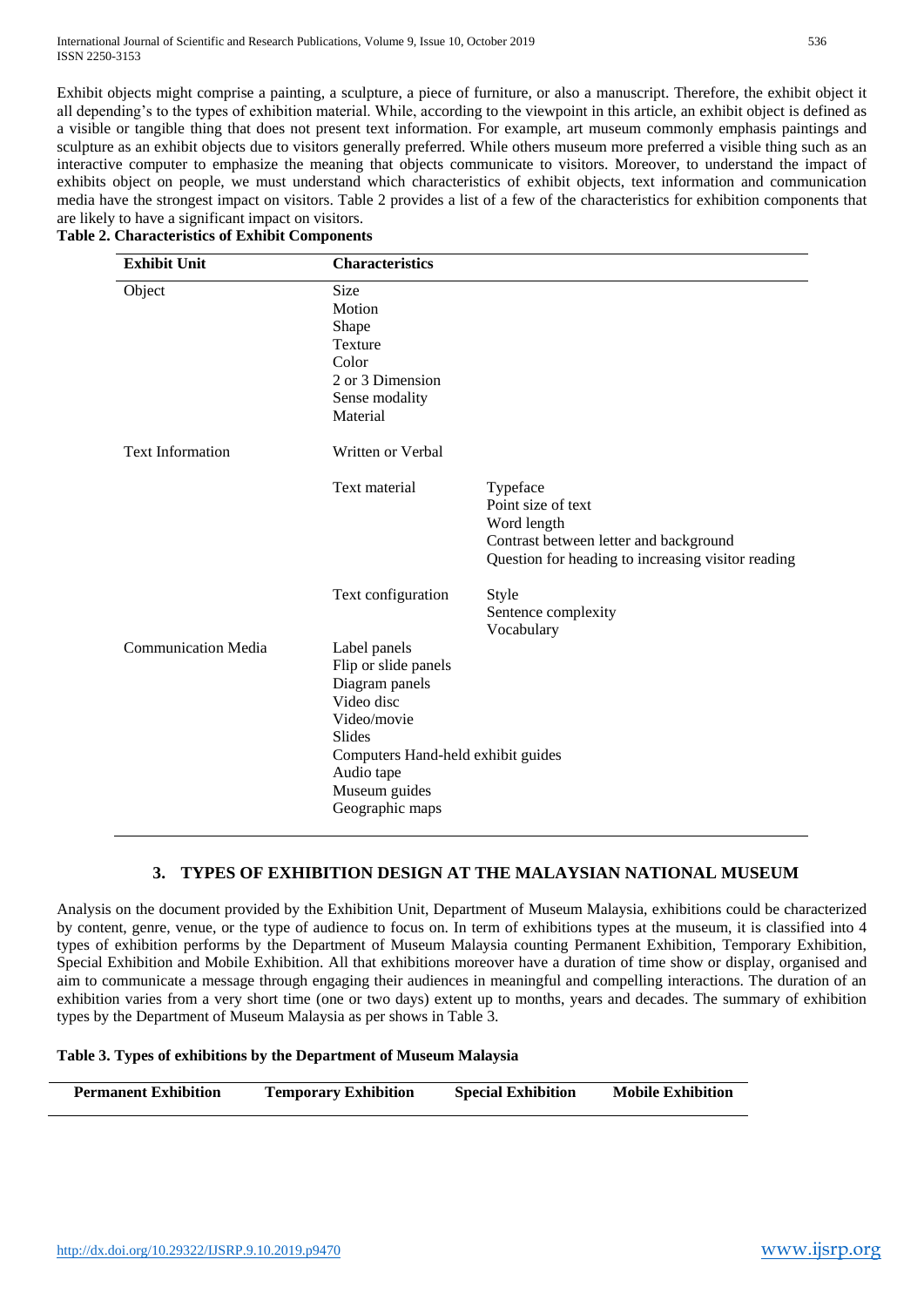| 1. Hall A: Pre- history | Themed temporary | Which last for a few | Outreach show |
|-------------------------|------------------|----------------------|---------------|
| gallery                 | exhibition       | weeks or months.     |               |
| 2. Hall B: The Malay    |                  |                      |               |
| Kingdoms                |                  |                      |               |
| 3. Hall C: Colonial Era |                  |                      |               |
| 4. Hall D: Malaysia Now |                  |                      |               |
|                         |                  |                      |               |

Towards these 4 types of exhibition, analysis on the report of exhibition documents from 2016 to 2018 provided by the Exhibition Unit, Department of Museum Malaysia, a number of exhibitions were listed according the exhibition types. Table 4 show the list of exhibitions by categories types. The analysis also revealed that most of the exhibition organised by the Department of Museum Malaysia are temporary and special exhibition. However only one mobile exhibition in 2017 namely *'Khabar Dari Antartika'*  which aims to increasing the Malaysians awareness about Antarctic and climate change. The penguin statue of the Emperor species is also exhibited in this exhibition. This exhibition was held at the centre gallery of the National Museum, then moved to the Nature Museum, then at Zoo Negara and ended up at Raja Tun Uda Library, Shah Alam.

#### **Table 4. List of exhibitions from 2016 to 2018**

|      | <b>Temporary Exhibition</b>                                                                                      | <b>Special Exhibition</b>                                                                                                                                                      | <b>Mobile Exhibition</b>                                          |
|------|------------------------------------------------------------------------------------------------------------------|--------------------------------------------------------------------------------------------------------------------------------------------------------------------------------|-------------------------------------------------------------------|
| 2016 | • 1 Malaysia, I Cerita<br>• Silang Budaya<br>• Wayang Kulit<br>• Estetika Tembaga dan Perak<br>• Gambus Serantau | • Tenun Songket ASEAN: Satu<br>Rumpun, Satu Warisan<br>• Istana Czech                                                                                                          |                                                                   |
| 2017 | Kulit Nusantara:<br>$\bullet$ Wayang<br>Simbloisma disebalik layar                                               | $\bullet$ Raja Kita<br>$\bullet$ Kartun dan Kita<br>• 40 tahun Hubungan Malaysia-<br>China<br>• Kuala Lumpur Sukan SEA<br>2017: Bangkit Bersama<br>• Ikon Fesyen Retro: SALOMA | $\bullet$ Khabar Dari<br>Antartika                                |
| 2018 | • Khazanah Kapal Karam:<br>Rahsia yang terbenam                                                                  | • PEKING MAN-Tapak warisan<br>Zhoukoudian<br>• Hari Kebangsaan 2018: Selaut<br>Pengorbanan Segunung<br>Harapan                                                                 | <b>SKELETON</b><br>Kenali Muzium<br>Sajian Masakan<br>Tradisional |

In brief, the process of designing an exhibition, it commonly involved an activity from a design concept through to a physical appearance which is three-dimensional (3D) exhibition. Designing an exhibition also is a collaborative process which integrating the disciplines of architecture, graphic design, interior design, and content development to developing a communicative environment that 'tell a story' to audiences. It clearly showed that the designer of an exhibition is not alone during the process, there are many experts collaborating in the process such as a graphic designer, an art historian or an audio-visual designer. Through embedding those activities of innovative, creative, and practical solutions, exhibitions usually involve and engages a visitor and influences their understanding of a subject (Lorenc, Skolnick and Berger, 2007).

Primarily a design language and a concept had to be found for the museum's exhibition design. As Erkmen (2004) stated that the museum exhibition design has to have its own language, this indicating whether it is temporary or permanent exhibition and has to have a relationship with the materials, lighting and the design concept. Thus, the clear understanding on the types of exhibition is a must for those who involved in the development of exhibition.

# **4. EXHIBITION COMPONENTS WITHIN EXHIBITION TYPES AT THE MALAYSIAN NATIONAL MUSEUM**

Museum in Malaysia was originally known as a picture school because of its widely used as an exhibition method. Museum exhibition moreover are typically in conventional approaches where artefacts normally be exhibited in the exhibition chamber and detailed with appropriate captions to explain the history and function of the artefacts. However, the latest technology developments have produced a new media approaches from electronics to photonic using 3D and 5D applications at museums or exhibition galleries all over the world.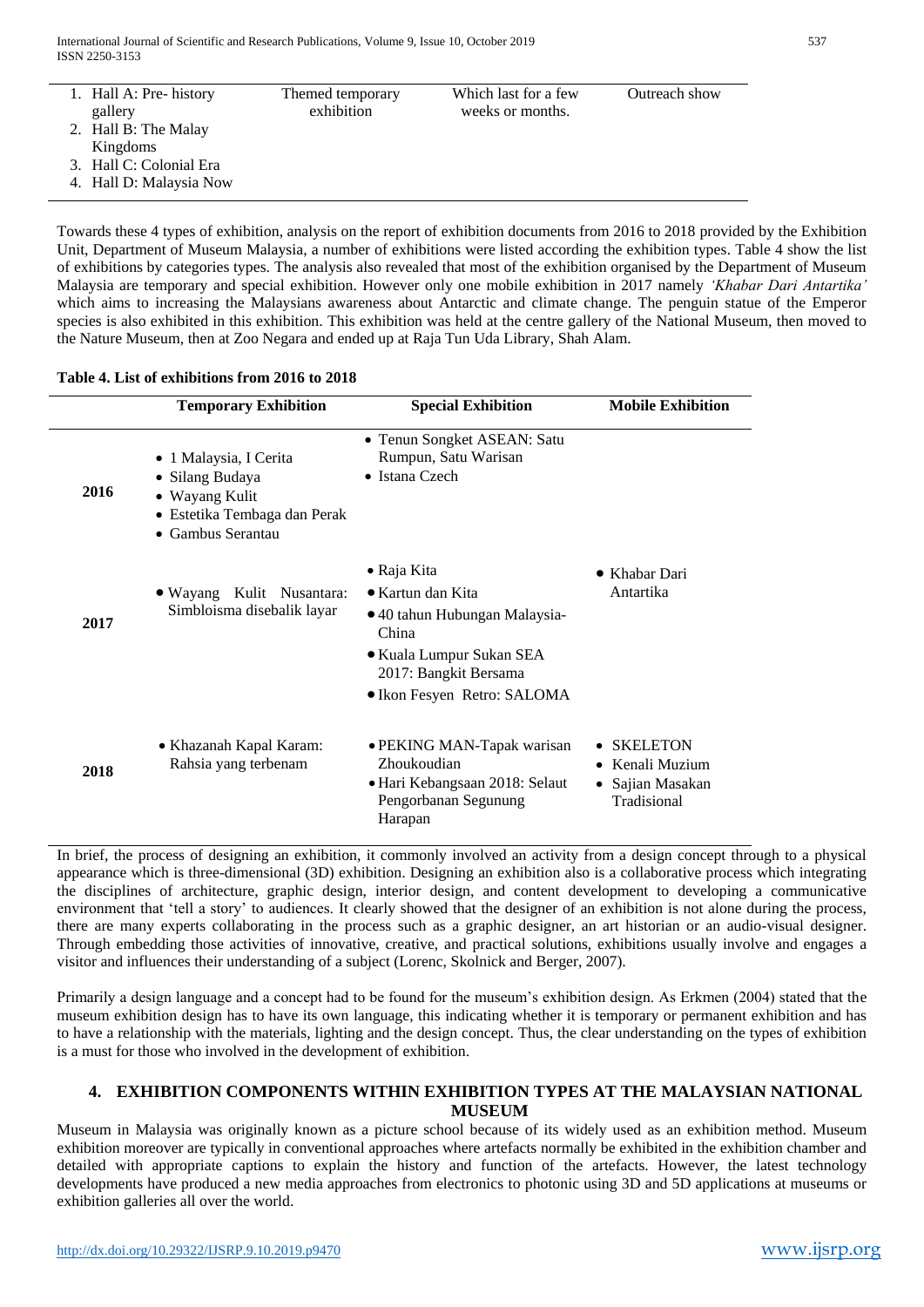In term of exhibits unit, The Malaysian National museum have been practicing the exhibits components including exhibit objects, a communication media (presentation) and text information. Most of the exhibition reports showed on how the exhibits components been using in the exhibition. Analysis on the exhibit objects that involved with the exhibition material, most of the exhibition were defined clearly showing the material in the exhibition. It included an appropriate size of material involved, the colour and variety of 2D or 3D object.

Analysis of the text information component of an exhibition is more complex than exhibit objects and communication media. Since the educational messages of an exhibition are presented in either written or auditory format, the use of language is a critical part of the exhibition's impact. The text information component deals with typeface, point size of text and the word length. In short, it referable as a language, both in terms of how it is presented and its meaning. Therefore, a good design and graphics layout can strengthen the text but cannot take the place of it. For the exhibition organised by the Department of Museum Malaysia, the impression of the text, the grammar and the content were prepared by art historians and academicians who are specialized in linguistics. So, with that well-prepared text, the typeface used in most exhibition is considerable easy to be read by the visitors. In term of characteristics of contrast between letter and background, most text used in the exhibitions show the difference space between text letter and the background.

An exhibition unit also involved communication media components. This referred to the label panels towards exhibit objects, video, slides, geographic maps and Computers Hand-held exhibit guides. As most of the exhibition presented through a traditional way, these characteristics is the most unable to analyse within the sample of exhibitions. The summary of analysis as per given in Table 5.

| <b>Exhibit Unit</b> | <b>Characterisitcs</b>             |                                                    | <b>Applied in Exhibition</b><br>by National Museum |
|---------------------|------------------------------------|----------------------------------------------------|----------------------------------------------------|
| Object              | Size<br>Motion                     |                                                    |                                                    |
|                     | Shape                              |                                                    |                                                    |
|                     | Texture<br>Color                   |                                                    |                                                    |
|                     | 2 or 3 Dimension                   |                                                    |                                                    |
|                     | Sense modality                     |                                                    |                                                    |
|                     | Material                           |                                                    |                                                    |
| <b>Text</b>         | Written or Verbal                  |                                                    |                                                    |
| <b>Information</b>  |                                    |                                                    |                                                    |
|                     | Text material                      | Typeface                                           |                                                    |
|                     |                                    | Point size of text                                 |                                                    |
|                     |                                    | Word length                                        |                                                    |
|                     |                                    | Contrast<br>between<br>letter<br>and<br>background |                                                    |
|                     |                                    | Question for heading to increasing                 |                                                    |
|                     |                                    | visitor reading                                    |                                                    |
|                     | Text configuration                 | Style                                              |                                                    |
|                     |                                    | Sentence complexity<br>Vocabulary                  |                                                    |
| Communication       | Label panels                       |                                                    |                                                    |
| Media               | Flip or slide panels               |                                                    |                                                    |
|                     | Diagram panels<br>Video disc       |                                                    |                                                    |
|                     | Video/movie                        |                                                    |                                                    |
|                     | Slides                             |                                                    |                                                    |
|                     | Computers Hand-held exhibit guides |                                                    |                                                    |
|                     | Audio tape                         |                                                    |                                                    |
|                     | Museum guides<br>Geographic maps   |                                                    |                                                    |
|                     |                                    |                                                    |                                                    |

# **Table 5. Characteristics of Exhibit Components applied in the previous exhibition by Malaysian National Museum.**